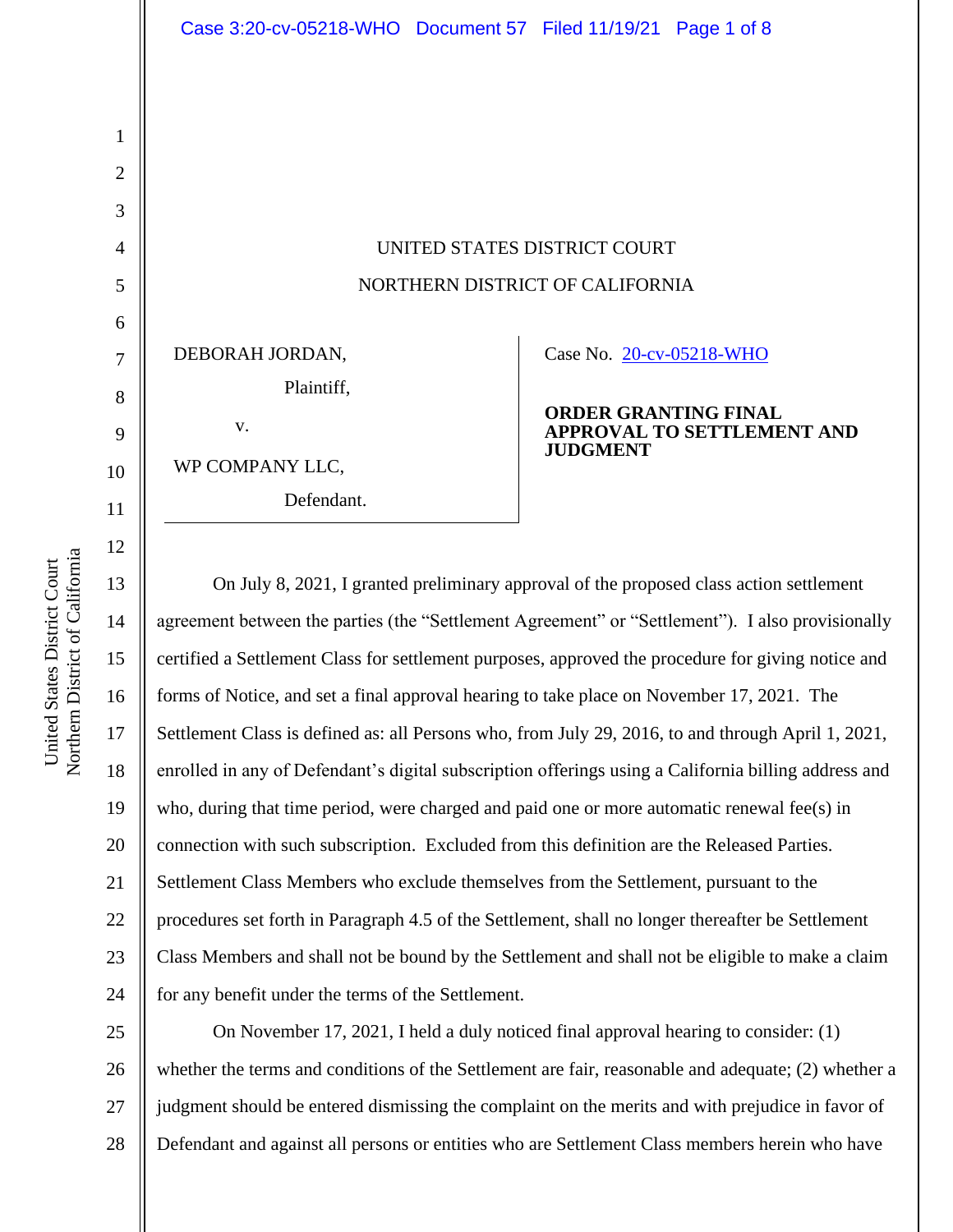not requested exclusion from the Settlement Class; and (3) whether and in what amount to award attorneys' fees, costs and expenses to Class Counsel and whether and in what amount to make an incentive award to Plaintiff Deborah Jordan.

Having considered all matters submitted to it at the hearing and otherwise, and it appearing that the Class Notice substantially in the form approved by the Court was given in the manner that the Court ordered to persons who purchased the WaPo Subscriptions at issue, as ordered by the Court, and having considered and determined that the proposed settlement of the claims of the Settlement Class Members against Defendant, as well as the release of Defendant and the Released Parties, are fair, reasonable and adequate, I **HEREBY ORDER, DECREE, AND ADJUDGE** as follows:

11

12

13

14

15

16

10

1

2

3

4

5

6

7

8

9

1. The definitions in the Settlement Agreement and the Court's Preliminary Approval Order are hereby incorporated herein as though fully set forth in this Order, and all other terms and phrases in this Order shall have the same meaning as ascribed to them in the Settlement Agreement and in the Court's Preliminary Approval Order, and/or in any Order of this Court prior to the entry of final Judgment.

17 18 19 20 21 22 23 24 25 26 2. The Court finds that the prerequisites for a settlement class under Federal Rules of Civil Procedure ("Fed. R. Civ. P.") 23(a) and (b)(3) have been satisfied, for purposes of settlement only, in that: (a) the number of Settlement Class Members is so numerous that joinder of all members thereof is impracticable; (b) there are questions of law and fact common to the Settlement Class; (c) the claims of the Class Representative are typical of the claims of the Settlement Class she seeks to represent; (d) the Class Representative has and will fairly and adequately represent the interests of the Settlement Class; (e) the questions of law and fact common to the Settlement Class Members predominate over any questions affecting any individual Settlement Class Member; and (f) a class action is superior to the other available methods for the fair and efficient adjudication of the controversy.

27 28 3. The Court finds that the requirements of Rule 23(e) of the Federal Rule of Civil Procedure and other laws and rules applicable to final settlement approval of class actions have

Northern District of California Northern District of California United States District Court United States District Court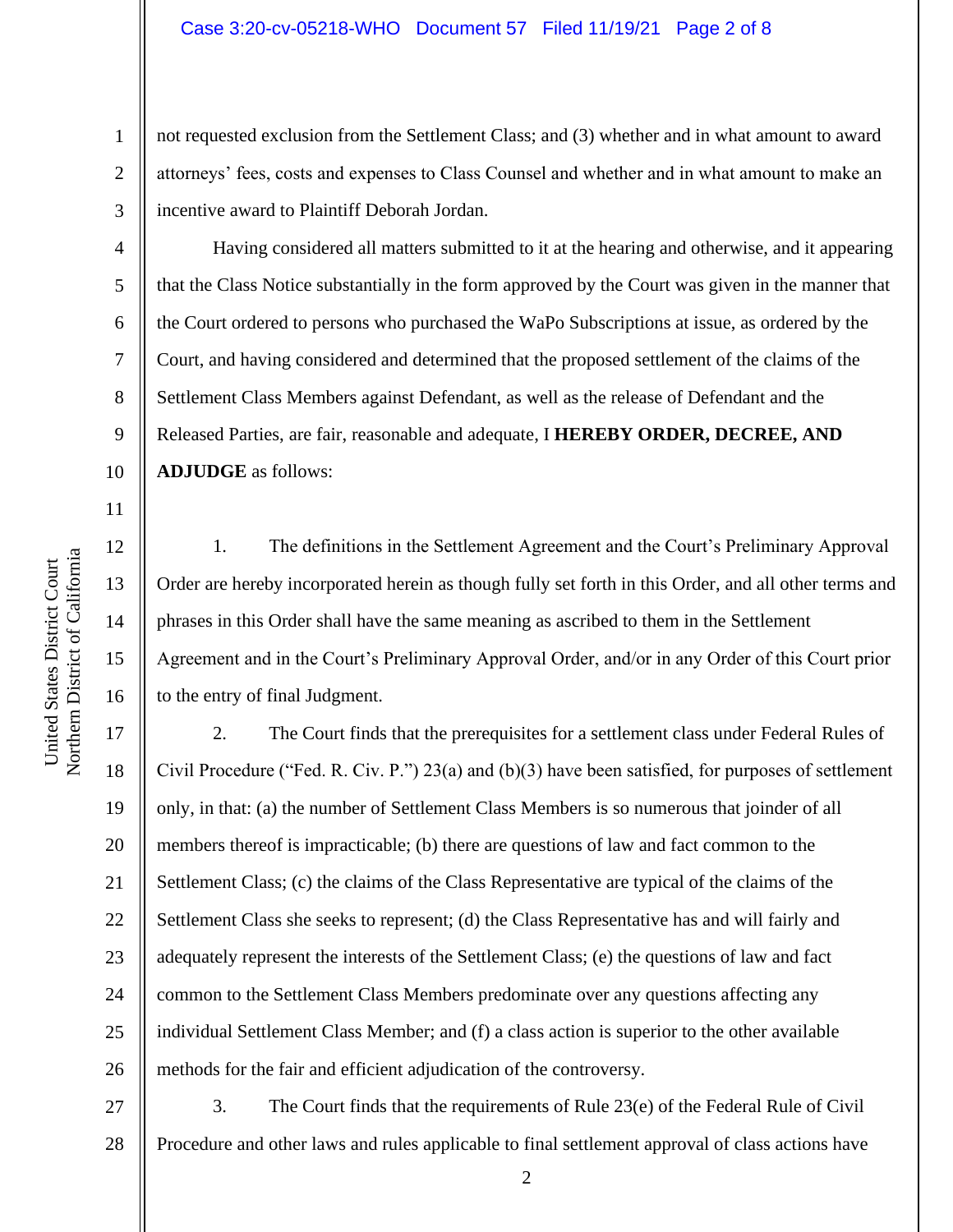10 11 12

1

2

3

4

5

6

7

8

9

13

14

15

16

17

18

19

been satisfied, and the Court approves the settlement of this Action as memorialized in the Settlement Agreement as being fair, just, reasonable and adequate to the Settlement Class and its members. The Court further finds that the Settlement Agreement substantially fulfills the purposes and objectives of the class action and provides relief to the Settlement Class without the risks, burdens, costs or delays associated with continued litigation, trial and/or appeal. The Settlement is not a finding or admission of liability by the Defendant or any other person, nor a finding of the validity of any claims asserted in the Action or of any wrongdoing or any violation of law.

4. Pursuant to Fed. R. Civ. P. 23, this Court hereby finally certifies this action, for purposes of settlement, a class action on behalf of all Persons who, from July 29, 2016, to and through April 1, 2021, enrolled in any of Defendant's digital subscription offerings using a California billing address and who, during that time period, were charged and paid one or more automatic renewal fee(s) in connection with such subscription. Excluded from this definition are the Released Parties. Settlement Class Members who exclude themselves from the Settlement, pursuant to the procedures set forth in Paragraph 4.5 of the Settlement Agreement, shall no longer thereafter be Settlement Class Members and shall not be bound by the Settlement Agreement and shall not be eligible to make a claim for any benefit under the terms of this Settlement Agreement.

5. Frederick J. Klorczyk III of Bursor & Fisher, P.A., is appointed as Class Counsel for the Settlement Class. Plaintiff Deborah Jordan is designated as the Class Representative.

20 21 22 23 24 25 26 27 28 6. Notice of the pendency of this action as a class action and of the proposed settlement was given to Settlement Class Members in a manner reasonably calculated to provide the best notice practicable under the circumstances. The form and method of notifying the Settlement Class of the pendency of the Action as a class action and of the terms and conditions of the proposed Settlement met the requirements of Fed. R. Civ. P. 23, due process, and any other applicable law, and constituted due and sufficient notice to all persons and entities entitled thereto. In addition, I find that Defendant fully satisfied any obligation to provide Notice of the proposed Settlement Agreement to the public officials designated under the Class Action Fairness Act, 28 U.S.C. § 1715, to receive such notice, as set forth in the Defendant's Notice of Compliance with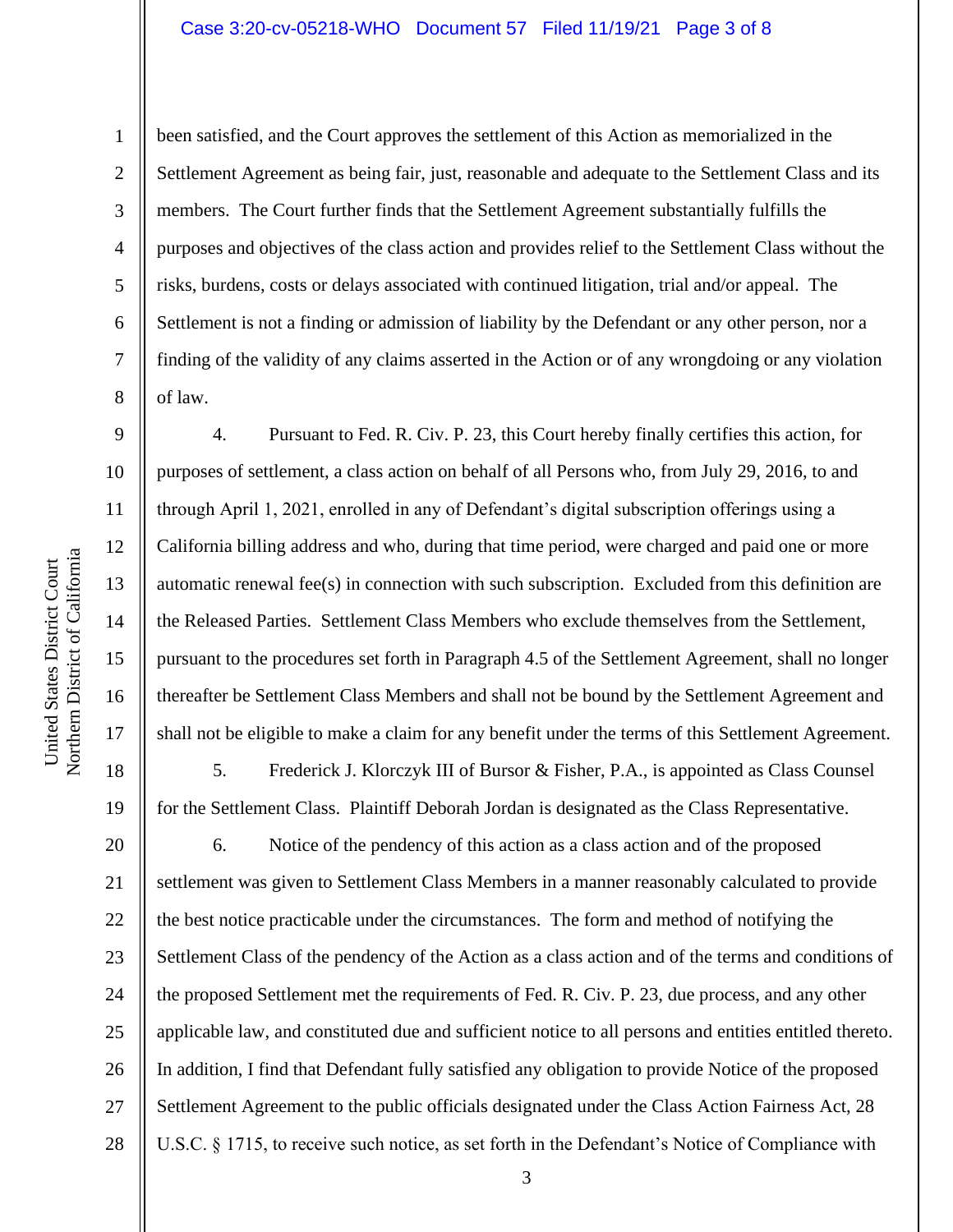1 2

3

4

5

6

7

8

9

11

12

13

14

15

16

17

18

19

20

21

28 U.S.C. § 1715.

7. I have considered and find that Class Counsel and the Class Representative have adequately represented the Class. Plaintiff, by and through her counsel, has investigated the pertinent facts and law and has evaluated the risks associated with continued litigation, class certification, trial, and/or appeal. I find that the Settlement Agreement was reached in the absence of collusion and is the product of informed, good-faith, arms-length negotiations between the parties and their capable and experienced counsel.

10 8. I find that the Settlement is effective in appropriately distributing relief to the Settlement Class in light of the claims and defenses asserted, that the method of processing Settlement Class Member claims is reasonable and appropriate, and that the Settlement Agreement treats all Settlement Class Members equitably relative to each other.

9. I have evaluated this overall reaction of the Class to the Settlement and find that the overall acceptance of the Settlement Agreement by Settlement Class Members supports the Court's conclusion that the Settlement Agreement is in all respects fair, reasonable, adequate, and in the best interests of the Class.

10. The Parties are directed to consummate the Settlement Agreement in accordance with its terms and conditions, except with respect to award or payment of attorney fees and costs and the incentive award for the Class Representative, discussed more below.

11. Defendant shall implement (if it has not done so already) the Prospective Relief described in Paragraph 2.3 of the Settlement Agreement within a reasonably practicable time from the date of this order.

22 23 24 25 26 27 28 12. JND Legal Administration ("JND") is finally appointed to continue to serve as the Claims Administrator as provided in the Settlement Agreement. The Claims Administrator is directed to process all Authorized Claims in accordance with the Settlement Agreement. Class Counsel and Counsel for Defendant are hereby authorized to employ all reasonable procedures in connection with administration of the Settlement Agreement that are not materially inconsistent with this Order or the Settlement Agreement. If the costs of implementing the Settlement exceed \$113,102, plaintiff's counsel shall submit a supplemental request seeking approval for an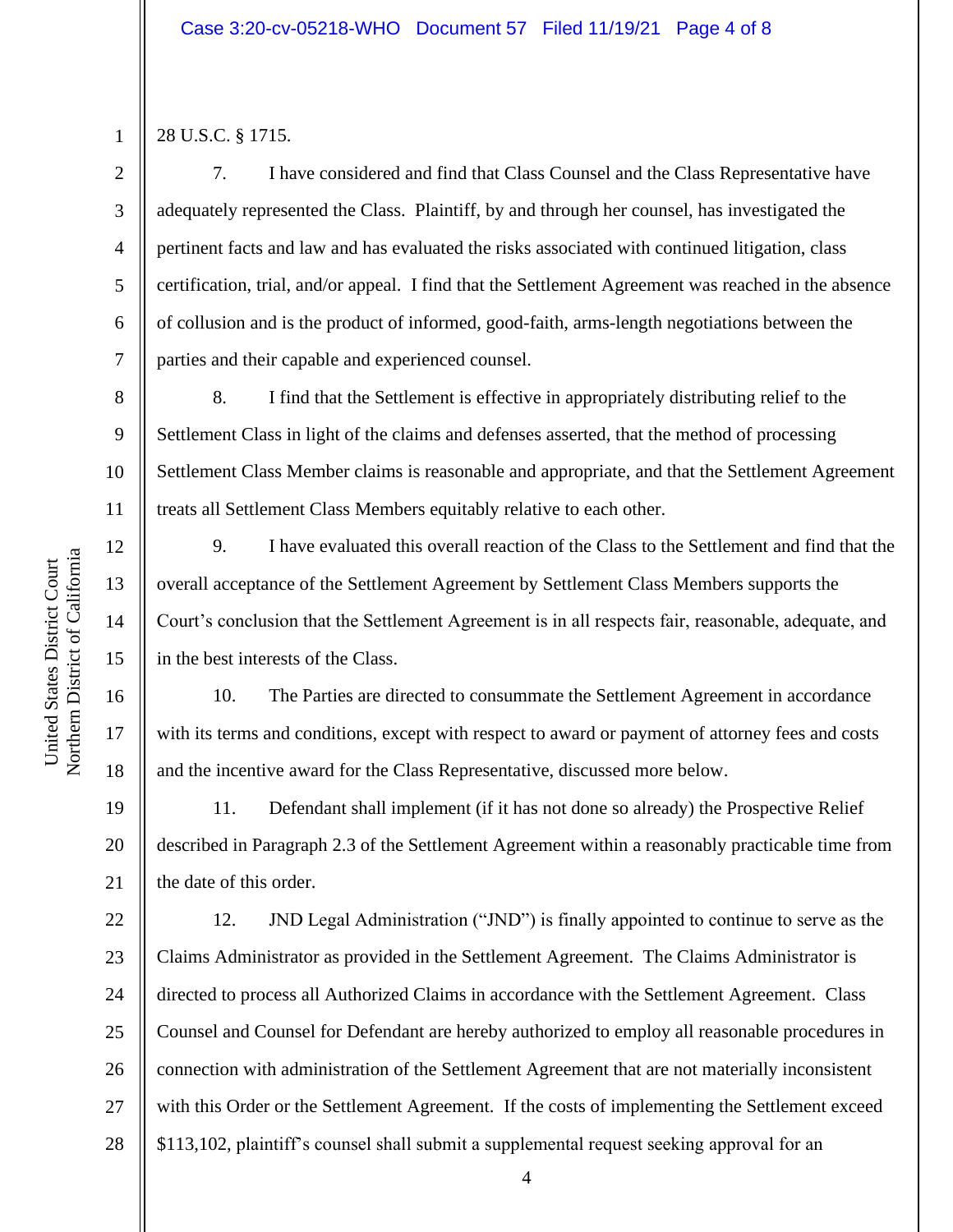## Case 3:20-cv-05218-WHO Document 57 Filed 11/19/21 Page 5 of 8

increased amount, supported by a declaration from JND attesting to the expenses incurred in administering the Settlement.

13. The Claims Administrator shall administer the Escrow Account, which is a Qualified Settlement Fund within the meaning of Treasury Regulation § 1.468B-1. The Claims Administrator, as administrator of the fund within the meaning of Treasury Regulation § 1.468B- $2(k)(3)$ , shall be solely responsible for filing or causing to be filed all informational and other tax returns as may be necessary or appropriate (including, without limitation, the returns described in Treasury Regulation § 1.468B-2(k)) for the Escrow Account. The Claims Administrator shall also be responsible for causing payment to be made from the Escrow Account of any Taxes and Tax Expenses owed. None of the Releasees, Plaintiff, Class Counsel, or Counsel for Defendant shall have any liability or responsibility for any such Taxes or Tax Expenses, or any required filings regarding same.

14. There shall be no recourse to any Defendant, Releasee, Released Party or their counsel, or to the Class Representative or Class Counsel, or to the Claims Administrator or to this Court, for any determination made by the Claims Administrator pursuant to its responsibilities under the Settlement Agreement. In addition, notwithstanding anything else in this Order, if the Claims Administrator or any Party has reason to believe that a false or fraudulent Claim has been submitted in this Settlement, or that any Claim has been submitted under false pretenses, the Claims Administrator may reject the Claim.

20 21 22 23 24 25 26 27 15. The allowance or disallowance of any Fee Award or Incentive Award has been and will again be considered me separately from the Court's consideration of the fairness, reasonableness and adequacy of the Settlement. Any Order or proceeding related to the application for an award of fees, costs and expenses, or any appeal from any Fee Award or Incentive Award or other order relating thereto, shall not operate to terminate or cancel the Settlement Agreement, nor affect or delay the finality of this Final Order and Judgment. As noted in the Minute Order following the Final Approval Hearing, further proceedings are contemplated before the Fee Award and Incentive Awards are determined.

16. The Action is hereby dismissed with prejudice and without costs as against

1

2

3

4

5

6

7

8

9

10

11

12

13

14

15

16

17

18

<sup>28</sup>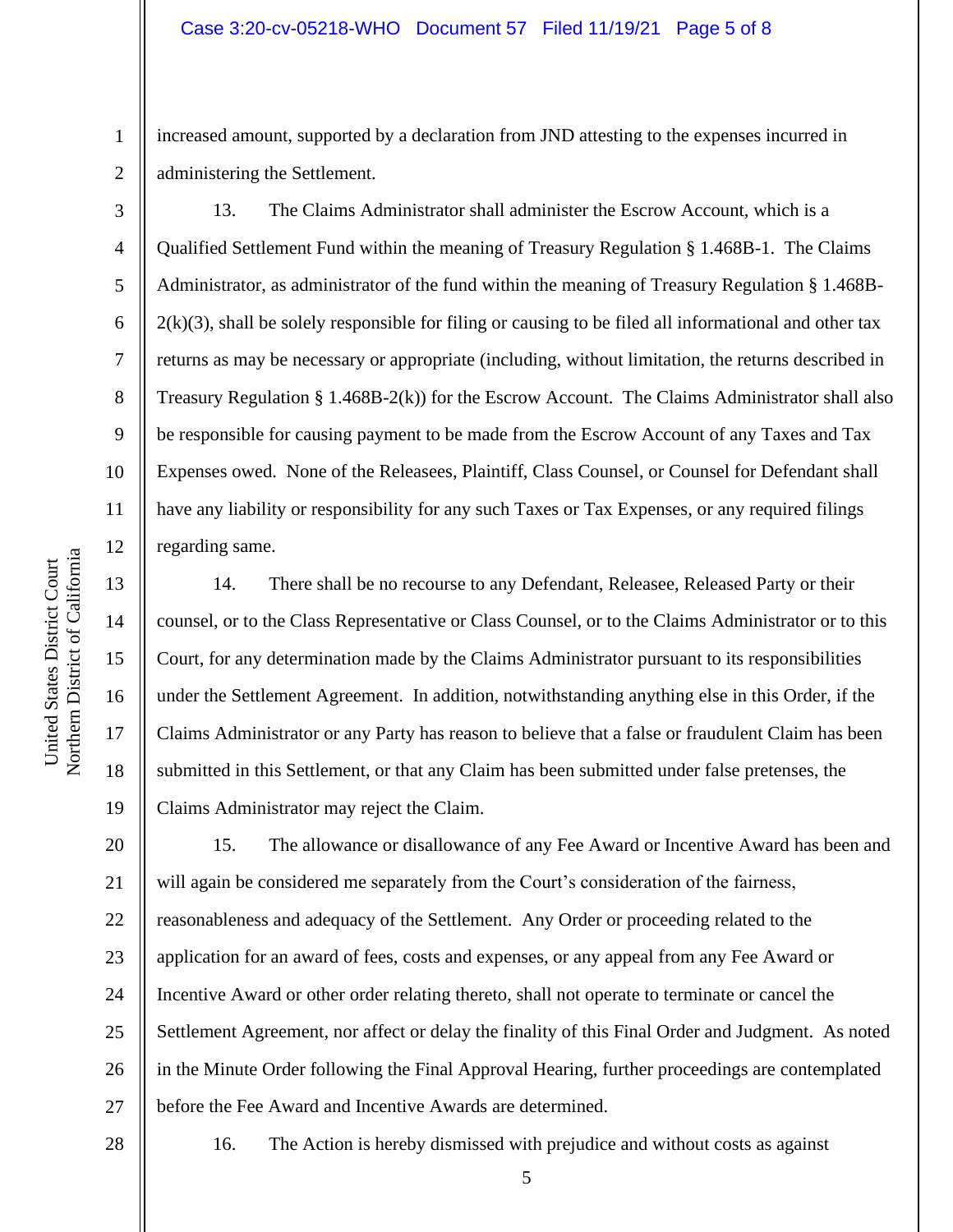1 Defendant and the Released Parties.

17. Class Representative and all Settlement Class Members (except any such person who has filed a proper and timely request for exclusion) and all persons acting on behalf of or in concert with any of the above, are hereby permanently barred and enjoined from instituting, commencing or prosecuting, either directly or in any other capacity, any and all of the Released Claims against any of the Released Parties. The Court finds that issuance of the permanent injunction described in this paragraph is necessary and appropriate in aid of the Court's jurisdiction over this Action and to protect and effectuate this Order.

9 10 11 12 13 14 15 16 17 18 19 20 21 22 23 24 25 26 27 28 18. Effective as of the Final Settlement Approval Date, each and all of the Settlement Class Members (except any such person who has filed a proper and timely request for exclusion) shall be deemed to have, and by operation of the Final Judgment shall have, fully, finally, and forever released, relinquished, and discharged, and shall be forever barred from asserting, instituting, or maintaining against any or all of the Released Parties, any and all causes of action or claims for relief, whether in law or equity, including but not limited to injunctive relief, actual damages, nominal damages, statutory damages, punitive damages, exemplary or multiplied damages, restitution, disgorgement, expenses, attorneys' fees and costs, and/or any other form of consideration whatsoever (including Unknown Claims), whether in law or in equity, accrued or un-accrued, direct, individual or representative, of every nature and description whatsoever, that were brought or could have been brought in the Action relating to any and all Releasing Parties, any WaPo Subscription associated with any of them, or that in any way relate to or arise out of Defendant's automatic renewal and/or continuous service programs in California from July 29, 2016, to and through April 1, 2021, including but not limited to any of the facts, transactions, events, matters, occurrences, acts, disclosures, statements, representations, omissions or failures to act related thereto. Plaintiff, the Settlement Class, and the Releasing Parties each individually covenant not to bring any Released Claim and expressly agree that this Release will be, and may be raised as, a complete defense to and will preclude any action or proceeding encompassed by the release(s) contained herein in respect to any WaPo Subscription associated with a Class Member. 19. Neither the Settlement Agreement, nor any of its terms and provisions, nor any of

2

3

4

5

6

7

8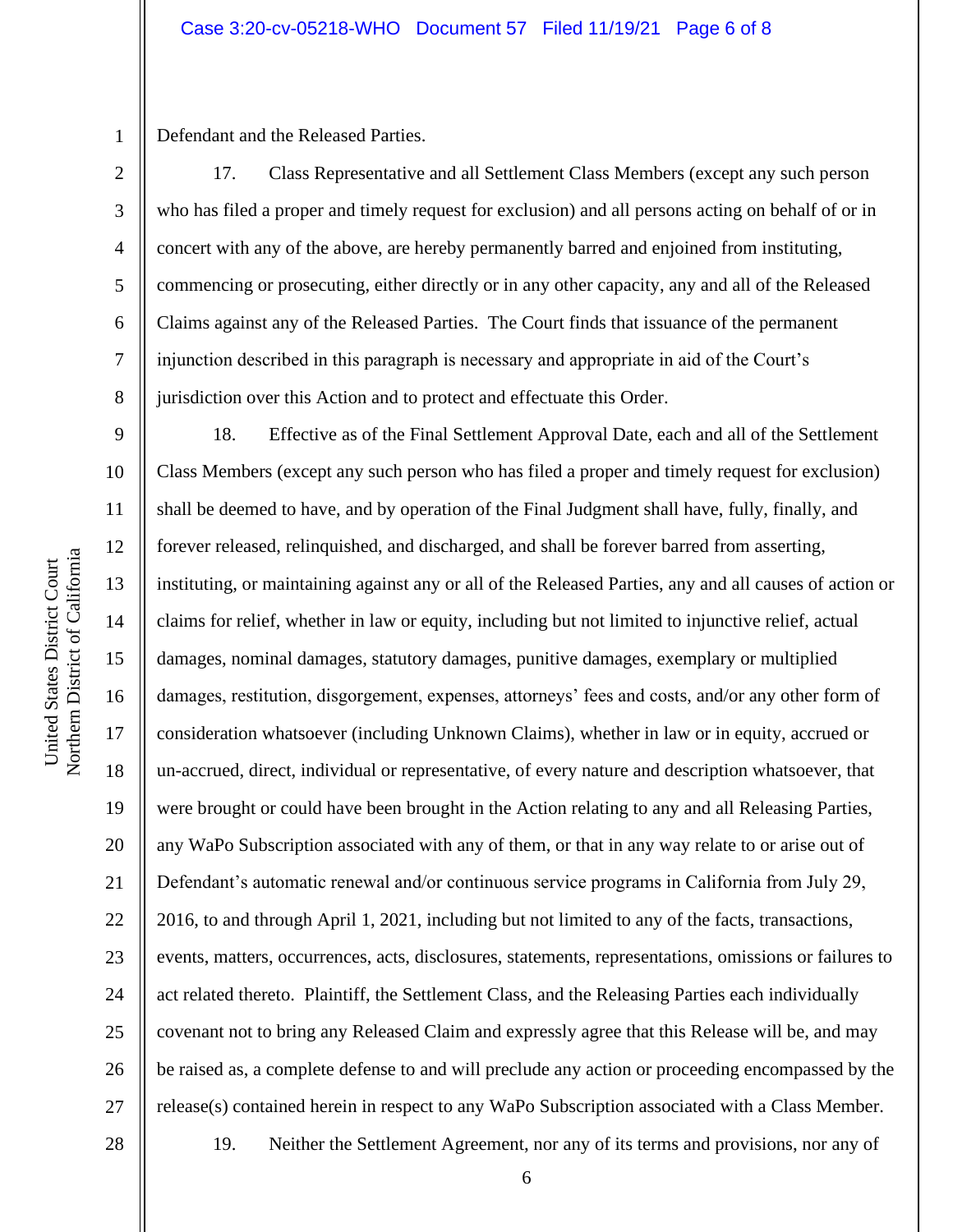1 2 the negotiations or proceedings connected with it, nor any of the documents or statements referred to therein shall be:

(a) offered by any person or received against Defendant as evidence or construed as or deemed to be evidence of any presumption, concession, or admission by Defendant of the truth of the facts alleged by the Class Representative or any Settlement Class Member or the validity of any claim that has been or could have been asserted in the Action or in any litigation, or other judicial or administrative proceeding, or the deficiency of any defense that has been or could have been asserted in the Action or in any litigation, or of any liability, negligence, fault or wrongdoing of Defendant;

(b) offered by any person or received against Defendant as evidence of a presumption, concession or admission of any fault, misrepresentation or omission with respect to any statement or written document approved or made by Defendant or any other wrongdoing by Defendant;

(c) offered by any person or received against Defendant as evidence of a presumption, concession, or admission with respect to any liability, negligence, fault, or wrongdoing, or in any way referred to for any other reason against any of the settling parties, in any civil, criminal, or administrative action or proceeding; provided, however, that nothing contained in this paragraph shall prevent the Settlement Agreement from being used, offered, or received in evidence in any proceeding to approve, enforce, or otherwise effectuate the Settlement or the Settlement Approval Order and Final Judgment, or in which the reasonableness, fairness, or good faith of the parties in participating in the Settlement (or any agreement or order relating thereto) is an issue, or to enforce or effectuate provisions of the Settlement, the Settlement Approval Order and Final Judgment, the releases as to the Released Parties.

24 25 26 27 28 20. Claims documents in this case, and all materials and data held by the Claims Administrator regarding the Settlement Class, including the Class List, shall be strictly confidential and not subject to publication or disclosure, and shall not be used for any other purposes beyond providing notice to the Settlement Class and assisting with the determination of valid claims. No person other than the Parties and their counsel, the Claims Administrator, and

3

4

5

6

7

8

9

10

11

12

13

14

15

16

17

18

19

20

21

22